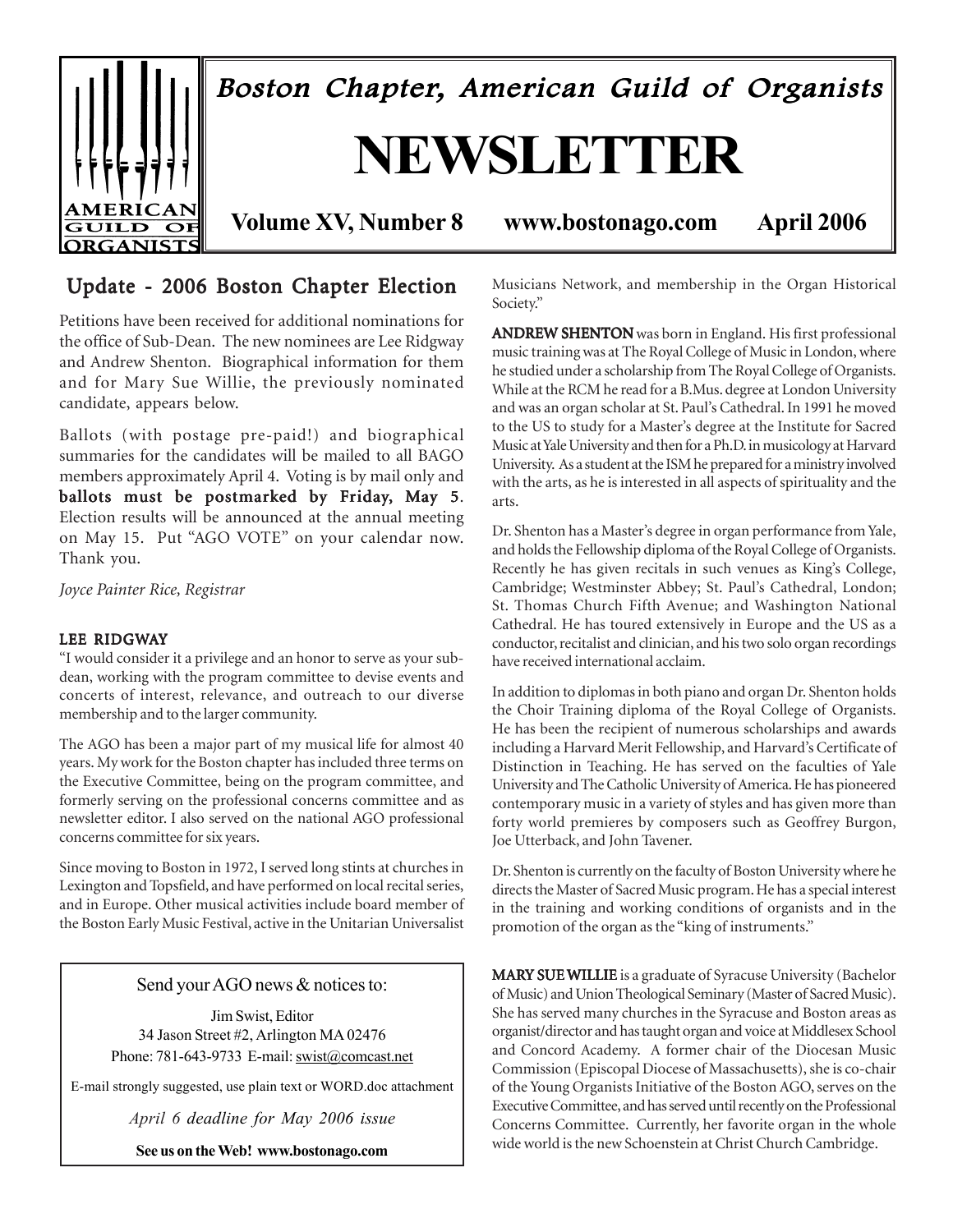## Dean's Message

Several things are on my mind as I write this to you, and by the time you receive it we will be finishing our Lenten observances and preparing for Holy Week and Easter. During Lent many choose either to give something up or take on a new discipline. The act of choosing a discipline got me thinking about making wise decisions in my career and my private life. The thread that ties all these thoughts together will be tenuous indeed, but here goes!

I just got wind of a job opening for a music director in a suburban parish, but I don't think that many of our members would be interested in applying for this position. It is an Episcopal church that is looking for a musician to run the praise band, which plays for two Sunday services a month. There is also a small volunteer choir that can do simple 4-part harmony and offers music for the other two Sundays. However, according to this job description, that will not be the primary focus. A quick look at the instruments available: a Roland synthesizer, an upright piano, and a "vintage Hammond." If they have never had a serious classical instrument in their church then this is a parish that has probably always followed a populist vein in music, and they would not take too kindly to someone coming in and force-feeding them classical music. So, the wise course is to let them be; they will undoubtedly find someone that will fill their needs.

What if I'm in a job where the expectations change beneath me? Worse yet, I take a job and it is nothing like what I expected and it's not workable? Well, having been in both situations myself, I'd say the wise choice is to make no enemies and look for another place with wide open eyes as soon as possible. I can't change them, and they'll only make me unhappy doing that which I normally so love to do – and no job is worth that.

I work in the town of Sharon, which has a very high percentage of Jewish residents. There are about 7 different temples or synagogues, and maybe only a few more Christian churches than that. Thus the fact that the Islamic Center of New England is also based in Sharon comes to many as a surprise. It is there, however, with the blessing and the invitation of several of the Jewish congregations in town, thus giving this small community the ability to be a kind of "laboratory for

*(Continued on next page)*

## **Executive Committee Meetings**

Monday evenings 7-9 pm, King's Chapel Parish House, 64 Beacon St. 5th floor, Boston. Charles or Park St. MBTA

June 5

Executive committee meetings are open to all Chapter members.

Newsletter of the Boston Chapter, American Guild of Organists Published 10 times a year, September-June. Distributed to members & associates of the Boston Chapter, AGO.

Mailed at standard mail rates from Boston MA. Boston Chapter/AGO c/o Timothy Hughes, Membership 20 Pleasant St, Medford MA 02155.

Copyright © 2006, Boston Chapter, American Guild of Organists

#### *Boston Chapter, AGO Officers 2005-2006*

| Dean<br>phrygian@aol.com                                | Margaret Angelini<br>508-435-6167                 |
|---------------------------------------------------------|---------------------------------------------------|
| Sub-Dean<br>heinrich christensen@yahoo.com 617-983-1990 | Heinrich Christensen                              |
| Treasurer<br>cdnk@juno.com                              | Carl Klein<br>781-274-8406                        |
| <b>Broadcasts</b><br>emsteinmetz@verizon.net            | Martin Steinmetz<br>781-235-9472                  |
| Chaplain                                                | The Rev'd Miriam Gelfer<br>617-244-3221           |
| Competitions<br>dgb137@mac.com                          | David Baker<br>617-266-0746                       |
| Examinations<br>glenngoda@aol.com                       | Glenn Goda<br>617-442-7079                        |
| Library<br>joseph.dyer@umb.edu                          | Joseph Dyer<br>617-527-6403                       |
| Membership Secretary<br>thughes $56$ @comcast.net       | Timothy Hughes<br>781-874-0538                    |
| Membership Committee<br>fredboston@msn.com              | Fredrick Guzasky<br>781-420-6880                  |
| Newsletter<br>swist@comcast.net                         | Jim Swist<br>781-643-9733                         |
| Organ Advisory<br>smhill42ne@earthlink.net              | Richard Hill<br>508-238-6081                      |
| Placement<br>rmgabler@aol.com                           | Rose Mary Gabler<br>781-862-6322                  |
| Professional Development<br>$\text{cthigbe}(a)$ aol.com | Charlene Higbe<br>617-497-0610                    |
| Recording Secretary<br>owenbar@juno.com                 | Barbara Owen<br>978-465-2068                      |
| Registrar<br>joyceorganist@aol.com                      | Joyce Painter Rice<br>978-465-1901                |
| <i>SPAC</i><br>emsteinmetz@verizon.net                  | Martin Steinmetz<br>781-235-9472                  |
| <i>Substitutes</i><br>andreapressmusic@aol.com          | David Owens<br>508-429-1725                       |
| YOI<br>cvmswille@aol.com                                | Mary Sue Willie<br>978-369-2363<br>John Dunn      |
| jdunnatbacs@hotmail.com                                 | 617-868-8658                                      |
| Auditors<br>orienthts@aol.com                           | Lawrence Kuipers<br>617-561-4746<br>Joshua Lawton |
| jlawton@wso.williams.edu                                | 617-926-1042                                      |
| Region I Councilor<br>toeppner4@charter.net             | Lois Toeppner<br>508-366-0509                     |
| District Convener                                       | Grant Moss<br>413-585-3181                        |
| Webmaster<br>marknelson@cbfisk.com                      | Mark Nelson<br>978-283-1909                       |
|                                                         |                                                   |

#### *Executive Committee*

*Fredrick Guzasky, Charlene Higbe, Lee Ridgway, Mary Sue Willie, Jonathan Ambrosino, Brian Jones, Joan Reddy, Sally Slade Warner, Stephanie Budwey, Cheryl Duerr, Douglas Major, Andrew Shenton*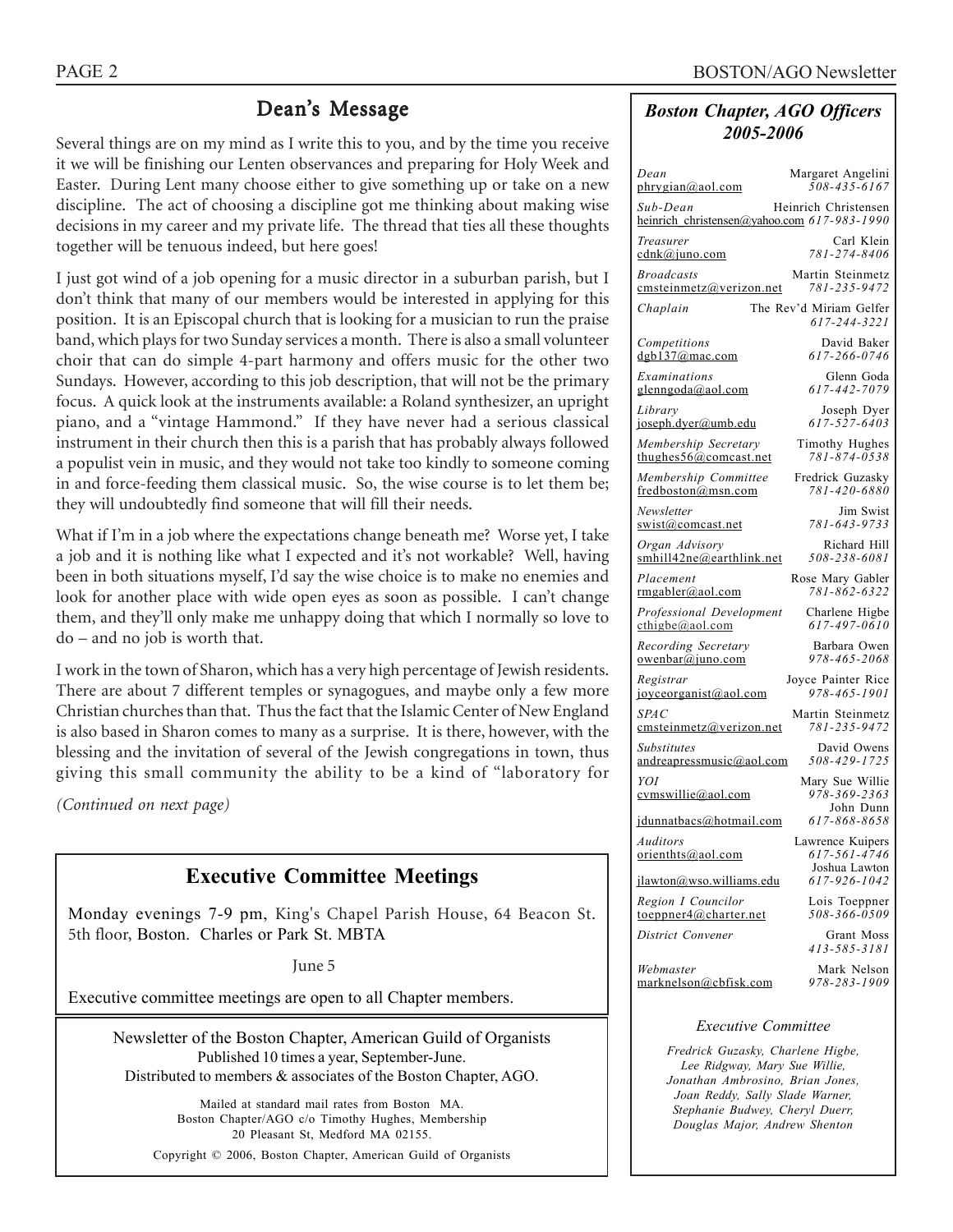#### Deans' Message *(continued from previous page)*

peace". That laboratory, in the form of the clergy conference, has been rather busy of late, responding to the furor caused at home and worldwide by the publication of cartoons in some European newspapers that have offended so many Muslims. Although there were some exchanges that did not bring out the best in everyone, the group worked through the prickly parts and presented a unified statement. The statement rejected both the use of hate-speech and the violence that is so easily spawned by it. The pearl of wisdom from this exchange came from the imam, and it is worth sharing with you.

"Good deeds and evil deeds are not equal. Requite evil with good, and he who is your enemy will become your dearest friend." Koran, 41:34

When I think of the many times that we who are Christians have not lived out the Sermon on the Mount, I am quickly humbled by this generosity of spirit found in a book about which I know so little. These are words to live by, and they can inform all the little decisions we have to make, both personal and professional.

May all your rehearsals go smoothly, may your services and concerts be charged with beauty and spirit, and may those who hear you enjoy a taste of the divine.

 *-- Margaret*

## The New Schoenstein Organ at Christ Church Cambridge

Christ Church Cambridge, dedicated in 1761, installed its first organ in 1762 — a one-manual instrument by Londonbased John Snetzler. The instrument was positioned in the rear gallery where the barrel-vault ceiling promoted optimal egress of the gentle tone. Many of the Snetzler pipes were melted down for use as bullets in 1775; some repairs were attempted years later, but the organ was supplanted by George Stevens in 1845. In 1860, Simmons installed a new organ in the gallery, and this organ was moved to a chamber in a front corner of the Church in 1877. Complaints began immediately signifying the acoustical difficulty of this location; a Hook & Hastings organ succeeded the instrument in 1883, while the Church was dressed in its Victorian mode. Plans were immediately made to enlarge the instrument, and it too was contracted for replacement in 1940. Æolian-Skinner developed a plan to lead the congregation from a 3-division organ in the gallery, supplemented by 3 manuals and pedals in the front chamber. The gallery plan evolved but was never built; the front organ was modified repeatedly to make up the deficiency thereby created. The end result never met expectations as historic windows and building materials hindered acoustical success.

The present project began in 1999 with the goal of providing an instrument specializing in congregational and choral accompaniment. Previous discussions had shown that a change of location could not be contemplated. A lengthy research and education process, including reports from two committees chaired by church members, yielded the recommendation of commissioning a new organ from Schoenstein & Co. This firm was chosen, among other reasons, for its proven ability with poor acoustics and organ chambers. The result is a 43-voice instrument (50 ranks) of 3 manuals with a plethora of 8-foot registers, almost entirely enclosed in 4 swell boxes. Of particular expressive use is the double-enclosed Swell: the loudest and softest stops reside in a swell box within the Swell box, independently controlled from the sturdy console. Solo sonorities include a Clarinet, English Horn, Tuba, Tuben, as well as diverse trumpets, strings and flutes, all supported by 16' and 32' tone in a variety of scales and timbres (the 32' reed is double-enclosed so it may be used for accompanying the choirs). The façade was inspired by the designs of John Snetzler so that the nowrestored interior of the Church may include an historicallyappropriate organ case. The Dedication Service and Concert will take place at 3:00 p.m. on Sunday, April 30 (Easter III at 3), including an anthem commissioned from Richard Shephard; the Dedicatory Concert will be performed by Thomas Murray (Yale University); a free-will offering will be received. The Inaugural Series will continue with Mary Preston (Dallas Symphony) at 7:30 p.m. on Friday, September 29; Peter Richard Conte (Wanamaker Organist) will play on Friday, November 17; and Stuart Forster (Christ Church Cambridge) will conclude the series on Friday, February 9, 2007. Tickets for the latter 3 concerts, including season discounts, will be available following the Dedication; please join us in welcoming Boston's newest instrument, complementing our wealth of organs in many styles.

*-- Stuart Forster*

## News Tidbits

The Executive Committee moved to submit a bid to host the 2009 Regional Convention in Boston, and this bid stands a very good chance of being accepted. Stay tuned for more news - we could at long last have a convention here in town!

• One of the two candidates for Region I Councillor is Peggy Krewson, who is a past dean of the Boston Chapter. We wish her luck in her run for office - go, Peggy!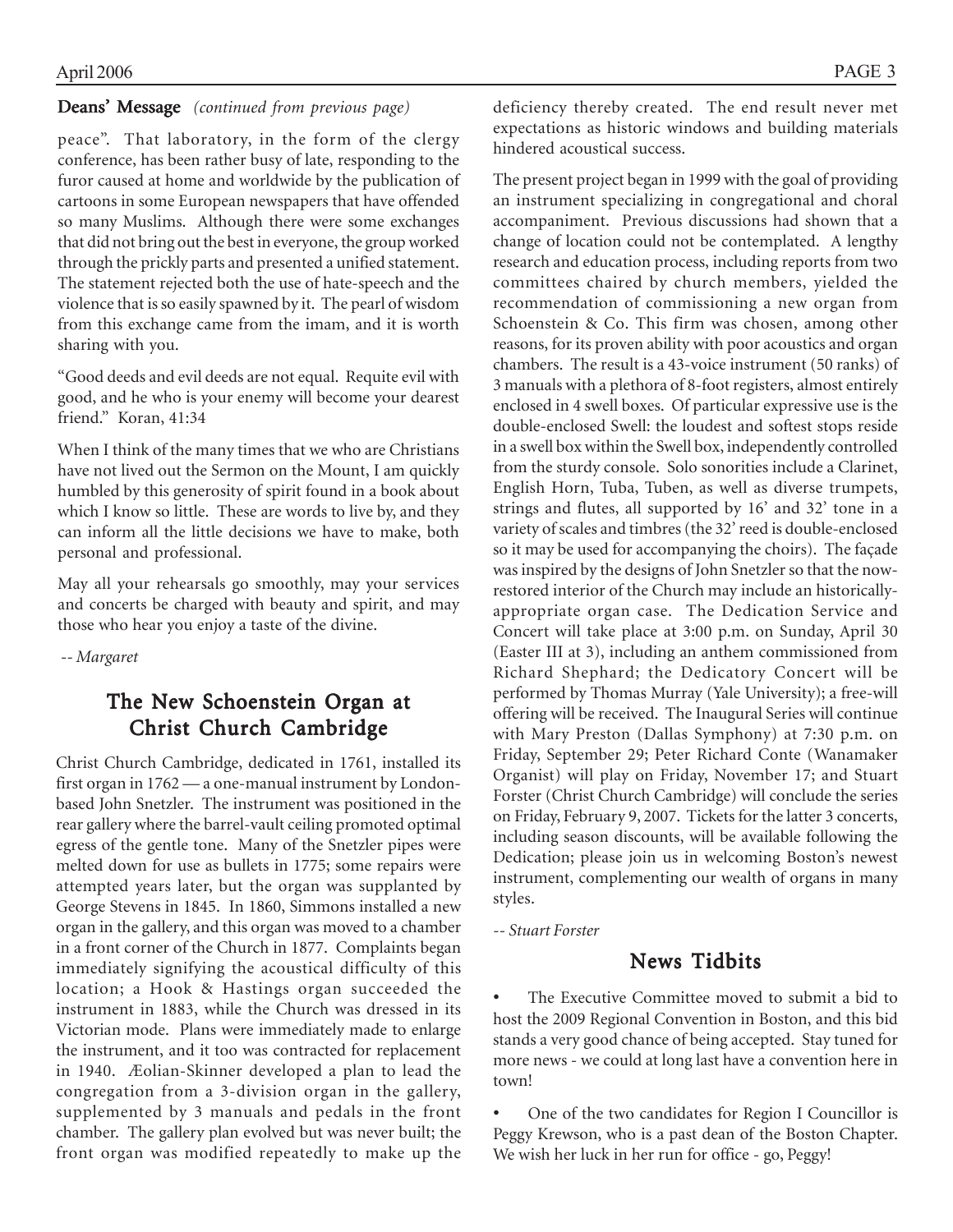## Birthday Concert Review

Holy Cross Cathedral celebrated the 130<sup>th</sup> "birthday" of their splendid E. & G.G. Hook & Hastings pipe organ on Sunday afternoon, February 26, with a concert featuring six Chapter members. While the anniversary concerts have become a recurrent theme at the Cathedral on the Sunday closest to February 23, the actual date in 1876 when the organ was dedicated, this year's was especially successful for several reasons. The organ continues its upward curve toward a full restoration, with the happy result that it is more stable and dependable. The program was uniformly interesting, varied and quite well performed. Last but not inconsequentially, the cathedral was sufficiently heated and comfortable, allowing the audience to actually remove their coats. The audience numbered over one hundred.

The performers were: organists Brian Jones, Yuko Hayashi, Rosalind Mohnsen, Leo Abbott, Leonardo Ciampa assisted by violinist Kristina Nillson, and Peter Krasinski. Each performer was introduced verbally with brief biographical information. The concert was followed by a reception replete with enormous birthday cake.

Brian Jones opened the program with two pieces. The long phrases of *Pax vobiscum* (from *Ten Characteristic Pieces*) by Sigfrid Karg-Elert progress smoothly from a mezzo- piano to a thunderous and overwhelming portrayal of the gift of peace. The playful *Scherzetto* by Joseph Jongen provided a lighthearted contrast. Jones was in command at all times, and used the resources of the organ well.

Yuko Hayashi followed with the *Prélude, Fugue et Variation* by César Franck. This piece in ABA form consists of the outer sections marked by a pensive and vocal melody, simply accompanied at first, and given an embellished accompaniment when it returns. The fugal middle section progresses in its harmonies toward an increasing weightiness. The piece was well shaped by Ms Hayashi who handled its intricacies with artistry.

Rosalind Mohnsen continued the program with two French pieces. The tripartite form of Charles-Marie Widor's *Mystique* (from *Trois Nouvelles Pièces*) allowed an ethereal Harmonic Flute solo section to frame a more earthbound central section. The challenging *Final* to *Symphony II* by Marcel Dupré joins angry stabbing chords with an agitated tune in the pedal, reminding this listener of descriptive sections of Dupré's *Stations of the Cross*. The intensity and fury of the piece is hardly abated and nearly unbearable. Mohnsen played ably, and used the colors of the organ imaginatively to express musical meaning.

After a brief intermission, Leo Abbott continued the program with *Fantasy on "Hallelujah! Gott zu loben"* by Max Reger. This piece, a Chorale Fantasy and Fugue, is big, chromatic, dense and highly virtuosic. The quieter appearances of the chorale tune gave Abbott opportunity to show some colorful timbres of the organ. The Fugue, developed in clear Bach-like fashion for a time, gradually and inevitably embarks on a surround-sound crescendo. By the time the chorale tune reappears, the Fugue has dissolved into large, dense, swirling mountains of sound which roll around in the acoustical ambience of the Cathedral with great authority. This listener took a deep breath.

Leonardo Ciampa's two compositions for solo violin and organ provided a contrast within the offerings of the day. Violinist Kristina Nillson joined Ciampa in these performances. The modal *Phrygian Courante* (from *Violin Sonata, Op. 83*), is impressionistic, reminiscent of Fauré. In *Aubade,* Ms Nillson's part includes double stops and ethereally high harmonic pitches. Nillson and Ciampa were perfect musical partners in these attractive works. Ciampa concluded his section of the program with the *Finale* from his *Organ Symphony No. 1, "Regina Coeli Laetare,"* a clearly tonal movement in a Romantic 19<sup>th</sup> century style.

To conclude the program, Peter Krasinski graced us with an *Improvisation on Submitted Themes*. The two themes presented to Krasinski were the Te Deum chant, and the text of Psalm 150. Throughout the improvisation, Krasinski maintained the modal character dictated by the chant, showing a fine musical ear for modal harmony. Elements of Ps 150 appeared, such as portions on a Trumpet sound, gigue dance rhythms, and an unusual pairing of the Harmonic Flute and Vox humana, surely used here to symbolize the voice, as in "Let everything that has breath praise the Lord." But impressions and conjectures fail to convey the shape and sense of the experience, which blossomed and grew into the final apotheosis, as close to a grand opening of the heavens as one could expect on earth.

*-- Lois Regestein*

## Newsletter Editor Change of Address

Please note that the newsletter editor has moved!

Jim Swist 34 Jason Street #2 Arlington MA 02476

E-mail address is unchanged: swist@comcast.net.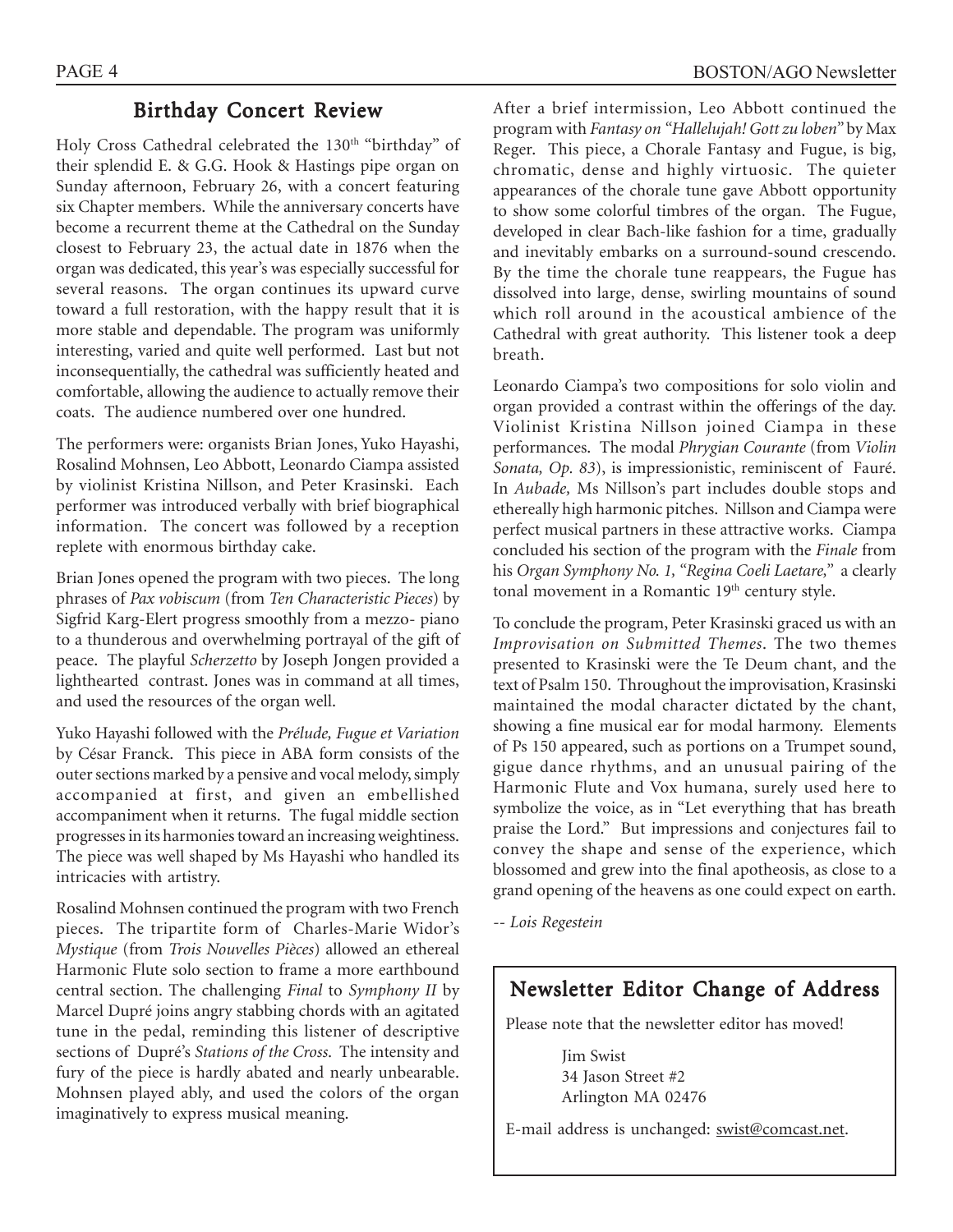## **BOSTON/AGO CONCERT CALENDAR**

#### Sunday, April 2 2:30 pm

Larry Allen, organ; Maria Ferrante, soloist; Wesley Choir & Festival Singers: Duruflé *Requiem.* Wesley United Methodist Church, 114 Main St, Worcester MA. 508-799-4191 Donation

#### 3:00 pm

Richard Hill, organ. Unitarian Universalist Church, Peterborough NH.

#### 3:00 pm

Choirs of Christ Congregational Church & First Trinitarian Congregational Church (Glacy, *cond*); Philip Jones, organ: Fauré *Requiem.* Christ Congregational Church, 1350 Pleasant St, Brockton MA. 508-586-3033 Donation

#### 4:00 pm

Mark Nelson & Mika Oba, organ; Sarah Wetzel, soprano; Susie Field, flute: Lenten Vespers: Duruflé, Thompson, Bach. St John's Episcopal Church, 48 Middle St, Gloucester MA. 978-283-1708 Donation 因

#### 5:00 pm

Stuart Forster, director & organist: Choral Evensong: Byrd, Phillips, Sumsion, Mendelssohn, Bridge, Harwood. Christ Church, Zero Garden St, Cambridge. 617-876-0200 Donation **b** 

#### 5:00 pm

Choirs of St James Episcopal, Groveland & Trinity Episcopal, Haverhill; Andrea DeGiovanni, Joyce Painter, David Rooney, organ: Choral Evensong: Clarke-Whitfeld, Howell, others. Trinity Episcopal Church, 26 White St, Haverhill MA. 978-372-4244 Free 因

#### 9:00 pm

Schola Nocturna: Night Prayer: Anon plainchant, Palestrina. Episcopal Parish of the Messiah, 1900 Comm Ave, Auburndale MA. 617-312-8328 Free 因

## Tuesday, April 4

 $12.15$ Deborah Charness, flute; David Owens, organ: Bach, Woodman. King's Chapel, 58 Tremont St, Boston. 617-227-2155 Donation \$3 | A

### Wednesday, April 5

12:15 pm

Lois Regestein, organ: Jesuit Urban Center, Harrison Ave, Boston. Free **b** 

#### 6:30 pm

Lenten Evensong. Trinity Church, Copley Sq, Boston.  $\Box$ 

#### Thursday, April 6

#### 12:15 pm

Abbey Hallberg Siegfried, organ. Adolphus Busch Hall, 27 Kirkland St, Cambridge. www.hcs.harvard.edu/organ Free

#### Friday, April 7 12:15 pm

Patricia Snyder, organ. Trinity Church, Copley Sq, Boston. 617-536-0944 Donation  $\boxed{6}$ 

#### 7:00 pm

Nidaros Cathedral Boy Choir. Old South Church, 645 Boylston St, Boston. 617-484-5748 \$15 6

#### 7:30 pm

Samuel Barber *Knoxville Summer of 1915, Hermit Songs, Dover Beach & String Quartets.* Quilts by Charlotte Surgenor. St Andrew's Episcopal Church, 79 Denton Rd, Wellesley MA. 781-235-7310 \$20/10/5 Season tickets \$170/70 srs

## Saturday, April 8

7:30 pm Shiela Kibbe, piano;

Terry Everson, trumpet: Benefit for EM Skinner organ: Eric Ewazen, Gregory Pascuzzi, Schumann, Rodion Shchedrin. Child care available. Reception. United Parish in Brookline, 210 Harvard St, Brookline MA. Donation **A** 

#### Sunday, April 9

#### 3:00 pm

David Heller, organ. St Joseph Memorial Chapel, College of the Holy Cross, Worcester MA. 508-793-2296 Free **A** 

#### 3:00 pm

David Ogletree, organ. St Stephens Church, 16 Highland Ave, Cohasset MA. 781-383-1083

#### 4:00 pm

Barbara Bruns, organ; Benjamin Evett, narrator: Dupré *Le Chemin de la Croix* with Paul Claudel's meditations. All Saints Parish, 1773 Beacon St, Brookline MA. 617-738-1810 x12 Free

#### 4:00 pm

Margaret Angelini, organ: Bach, Franck, Mendelssohn, Howells. Mission Church, 1545 Tremont St, Boston. 617-445-2600 因

#### 5:30 pm

Lois Toeppner, organ; Ronna Archbold, piano: Franck, Wesley, Callahan, Raney. First Church on the Common, 6 Meetinghouse Rd, Sterling MA. 978-660-1537 Free **b** 

#### 7:30 pm

Choirs & Orchestra (Mohnsen, *dir*): *The Seven Last Words of Christ.* Immaculate Conception Church, Malden MA. 781-324-4941

#### Tuesday, April 11 12:15

Brunhilde Engelhardt, organ: Bach *Sei gegrüßet, Jesu gütig.* King's Chapel, 58 Tremont St, Boston. 617-227-2155 Donation \$3 **b** 

#### Wednesday, April 12 7:00 pm

Choir of the Advent (Ho, Zadig *dirs*): Service of Tenebrae: Lassus, Ingegneri, Gregorian chant. Church of the Advent, 30 Brimmer St, Boston. 617-523-2377 Donation **b** 

#### Thursday, April 13 12:15 pm

Nancy Granert, organ. Adolphus Busch Hall, 27 Kirkland St, Cambridge. www.hcs.harvard.edu/organ Free

#### 6:30 pm

Choir of the Advent (Ho, *dir*): Maundy Thursday: Desprez, Lassus. Church of the Advent, 30 Brimmer St, Boston. 617-523-2377 Donation **b** 

#### 7:30 pm

Stuart Forster, director & organist: Maundy Thursday Footwashing & Eucharist: Duruflé, Sumsion, Messiaen. Christ Church, Zero Garden St, Cambridge. 617-876-0200 Donation  $\Box$ 

#### Friday, April 14 5:30 pm

Choirs of Trinity Church (Kleinschmidt, *cond*), organ; period orchestra: Bach *The Passion According to St John.* Trinity Church, Copley Sq, Boston. 617-536-0944 Donation \$10 **b** 

#### 6:30 pm

Choir of the Advent (Ho, *dir*): Good Friday Liturgy: Victoria, John IV King of Portugal. Church of the Advent, 30 Brimmer St, Boston. 617-523-2377 Donation **A** 

#### Saturday, April 15 6:30 pm

Choir of the Advent (Ho, dir*; Wood, org*): Easter Vigil: Sheppard, de la Rue, Clemens non Papa. Church of the Advent, 30 Brimmer St, Boston. 617-523-2377 Donation **b** 

#### 7:30

Great Vigil of Easter: Palestrina, Bairstow, Taverner, Tournemire. Christ Church, Zero Garden St, Cambridge. 617-876-0200 Donation  $\Box$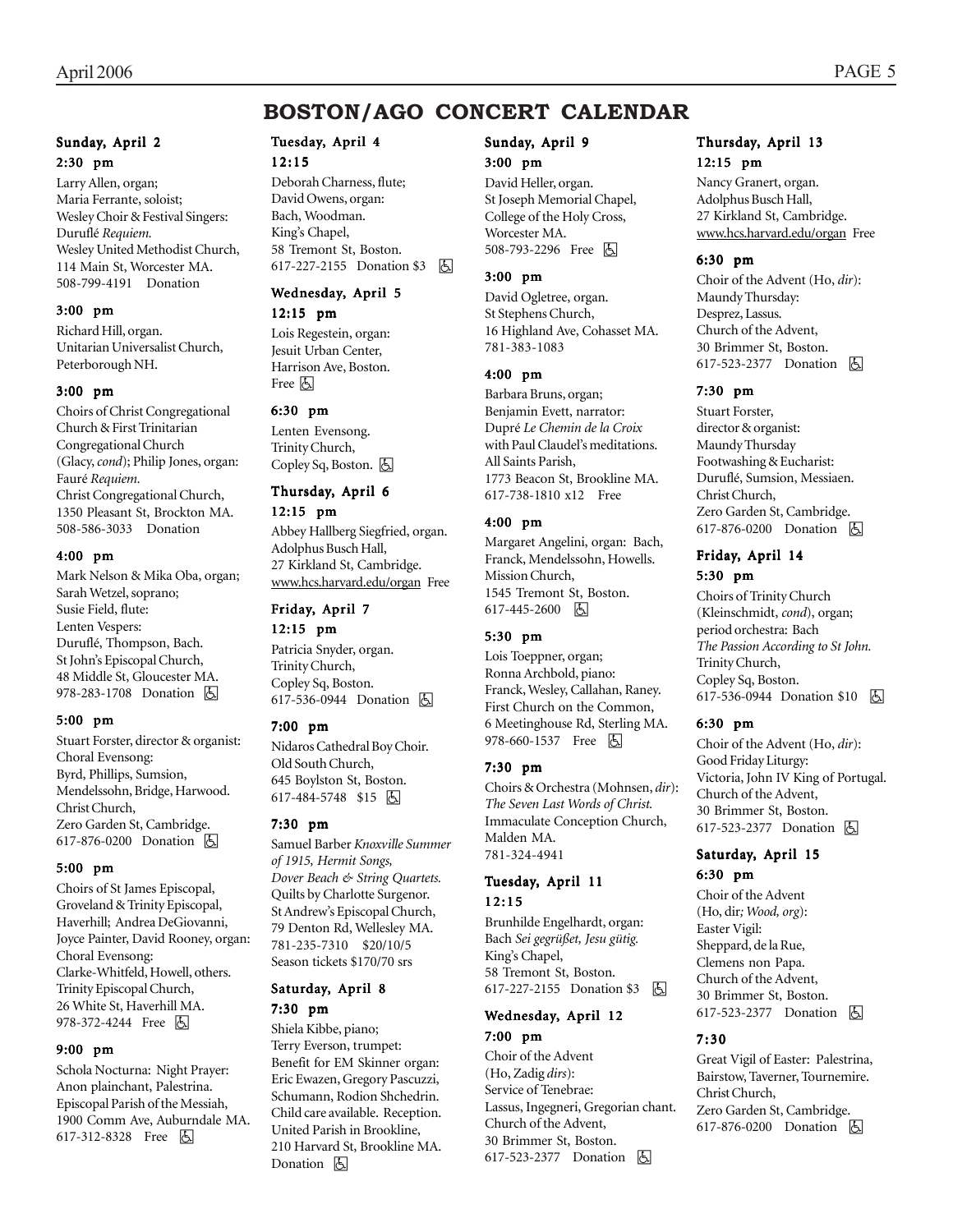#### 12:15 Pentimento: Eric Haas, recorder; Chris Olav Henriksen, lute: Music from the Tudor courts from Henry VIII to Elizabeth I. King's Chapel, 58 Tremont St, Boston. 617-227-2155 Donation \$3 | 4

#### Thursday, April 20 12:15 pm

Members of the Harvard Organ Society, organ. Adolphus Busch Hall, 27 Kirkland St, Cambridge. www.hcs.harvard.edu/organ Free

#### Friday, April 21

#### 12:15 pm

Andrew Sheranian, organ. Trinity Church, Copley Sq, Boston. 617-536-0944 Donation **b** 

#### Saturday, April 22 5:00 pm

Thomas Handel, organ: Messiaen. Church of the Covenant, 67 Newbury St, Boston. 617-266-7480 Free 因

#### Sunday, April 23 2:30 pm

Eduardo Ortiz & Dory Blakney, vocalists. United Congregational Church, 395 High St, Holyoke MA. Free

#### 3:00 pm

Jeffrey Wood, organ. St Joseph Memorial Chapel, College of the Holy Cross, Worcester MA. 508-793-2296 Free 因

#### 3:00 pm

Richard Hill, organ. Murray UU Church, Attleboro MA.

#### 3:00 pm

William Ness, organ. First Baptist Church, 848 Beacon St, Newton Centre MA. 617-244-2997 Don \$10 周

#### 4:00 pm

Groton School Choir, Orchestra (M Smith, *cond*; Sheranian, *org*): Spring Concert: Mozart *Te Deum,* Parry *Hear My Words,* Barber, M Haydn, others. St John's Chapel, Groton MA. mwsmith@groton.org Free

#### Tuesday, April 25 12:00 noon

Ray Cornils, organ; Bowdoin College Chamber Choir: Bach Birthday Bash. Merrill Auditorium at City Hall, 389 Congress St, Portland ME. 207-883-9525 Don \$10 | A

#### 12:15

Miguel Perez-Espejo, Hsin-Lin Tsai, violins; Bradley Otteson, viola; Peter Zay, cello: ANZAC Day Memorial Concert: Loeffler. King's Chapel, 58 Tremont St, Boston. 617-227-2155 Donation \$3 | 因

#### 7:30 pm

Bach Birthday Bash. *See above at 12:00 noon.*

#### Friday, April 28

12:15 pm Scott Hanoian, organ. Trinity Church, Copley Sq, Boston. 617-536-0944 Donation **A** 

#### Saturday, April 29 9:00 am

SE Mass AGO Spring Organ Crawl: Rockland, Norwell, Marshfield, Scituate.

#### 7:30 pm

Community Chorus & Orchestra (M Ness, *dir*): Mendelssohn *Elijah.* Memorial Congregational Church, 26 Concord Rd, Sudbury MA. www.mccsudbury.org

#### 7:30 pm

Rockingham Choral Society (Wing, dir): Handel *Messiah,* Parts I & II. Rye Congregational Church, Stratham NH. 603-742-8048 \$12/8

#### 7:30 pm

Ron Rhode, theatre organ. Knight Auditorium, Babson College, Wellesley MA. 508-674-0276 \$14/12

#### 8:00 pm

Schola Cantorum (Jodry, *dir*): "A Tribute to Josquin" St Joseph's Church, Hope & Arnold Sts, Providence RI. 401-274-5073 \$20/15/8

#### Sunday, April 30 2:30 pm

Ron Rhode, theatre organ. Shanklin Music Hall, Groton MA. 508-674-0276 \$20 Under 16 Free w/adult

#### 3:00 pm

Stuart Forster, *dir & org,* choirs: Organ Dedication: Dvorak, Parry, Howells, Mozart, Dyson, Shephard, Stanford. Followed by Thomas Murray, *org*: Dedicatory Concert: Mendelssohn, Vivaldi, Dupré, Elgar. Reception. Christ Church, Zero Garden St, Cambridge. 617-876-0200 Donation **A** 

#### 3:30 pm

Schola Cantorum (Jodry, *dir*): "A Tribute to Josquin" Monastery Chapel, Society of St John the Evangelist, 980 Memorial Dr, Cambridge. 401-274-5073 \$20/15/8

#### 7:00 pm

St Paul Parish Adult Choir (Lester, *dir*), Soloists & Orchestra: Britten *The Company of Heaven;* John Dunn, organ: Poulenc Organ Concerto. St Paul Church, Bow & Arrow Sts, Cambridge. 617-491-8400 Donation **A** 

#### 7:30 pm

Rockingham Choral Society *See Saturday, April 29 at 7:30.* Stratham Community Church.

## Friday, May 5

12:15 pm Elaine Dykstra, organ. Trinity Church, Copley Sq, Boston. 617-536-0944 Donation **b** 

#### Sunday, May 7 12:15 pm

William Ness, organ. Wesley United Methodist Church, 114 Main St, Worcester MA. 508-799-4191 Donation

#### 2:30 pm

Richard Hill, organ. Pilgrim Congregational Church, Taunton MA.

#### 4:00 pm

Patrick Kabanda, organ: Bach, Beck, Mendelssohn, Willan, Kabanda, Reger, Weaver. Trinity Episcopal Church, 26 White St, Haverhill MA. 978-372-4244 Free 因

#### 5:00 pm

Columbia's Musick: "Revolution & Remembrance" King's Chapel, 58 Tremont St, Boston. [5] 617-227-2155 x345 Don \$12/8

#### Friday, May 12

12:15 pm Jared Johnson, organ.

Trinity Church, Copley Sq, Boston. 617-536-0944 Donation **b** 

#### 7:30 pm

Harry Kelton & Friends, organ & trumpets; Mary Hayes paintings. St Andrew's Episcopal Church, 79 Denton Rd, Wellesley MA. 781-235-7310 \$20/10/5 Season tickets \$170/70 srs

#### Saturday, May 13 8:00 pm

Michael Collver, countertenor & cornetto; El Dorado Ensemble: Ortiz, Cabezon, Selma, Falconiero, Trabaci. Lindsay Chapel, First Church Congregational, Mason & Garden Sts, Cambridge. 617-776-0692 \$20/15

#### Sunday, May 14 7:30 pm

Quincy Choral Society; Robert Honeysucker, baritone: Mendelssohn *Elijah.*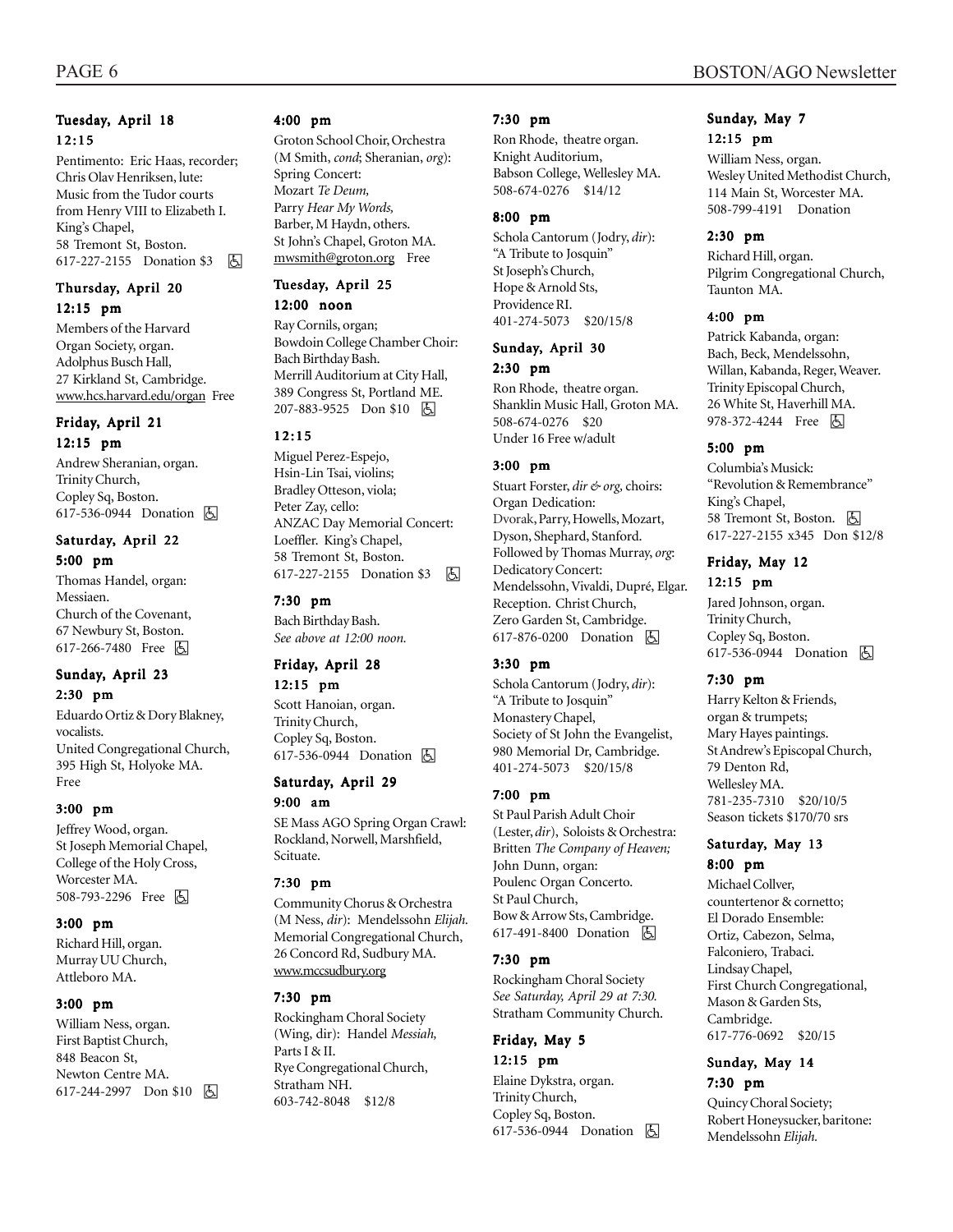Sacred Heart Church, Hancock St, North Quincy MA. 617-479-7070 \$15

#### Tuesday, May 16 10:30 am

#### Ray Cornils, organ:

"Meet the King of Instruments" a youth concert for grades 4 thru 6. Merrill Auditorium at City Hall, 389 Congress St, Portland ME. 207-883-0311 Adv res req | A

#### Friday, May 19 12:15 pm

Geoffrey Wieting, organ. Trinity Church, Copley Sq, Boston. 617-536-0944 Donation  $\Box$ 

#### 7:30 pm

Cape Cod & the Islands Chapter Celebrity Organ Recital. *See article this page.*

#### Saturday, May 20 10:00 am

Cape Cod & the Islands Chapter Organ Masterclass. *See article this page.*

#### Sunday, May 21 2:00 pm

Rodger Vine, piano: Bach, Rachmaninoff, Gershwin; Transcriptions by Earl Wild & Stephen Hough;

Boston premieres by Wild, Hough, Brody. Reception follows. Chapel of Arlington St Church, Arlington & Boylston Sts, Boston. Donation **b** 

#### 3:00 pm

G Fredrick Guzasky, organ. St Stephens Church, 16 Highland Ave, Cohasset MA. 781-383-1083

#### Thursday, May 25 6:30 pm

Choir of the Advent (Zadig, *dir;* Wood, *org*): Feast of the Ascension. Church of the Advent, 30 Brimmer St, Boston. 617-523-2377 Donation **A** 

#### Friday, May 26 12:15 pm

Gregory Peterson, organ. Trinity Church, Copley Sq, Boston. 617-536-0944 Donation **A** 

## Sunday, May 28

3:00 pm John Finney, organ. First Baptist Church, 848 Beacon St, Newton Centre MA.  $617-244-2997$  Don \$10  $\boxed{6}$ 

## Cape Cod Celebrity Masterclass

The Cape Cod and the Islands Chapter will present its annual Celebrity Organ Recital and Masterclass featuring Ken Cowan, Concert Organist on May 19-20, 2006. The recital will take place at the historic 1717 West Parish Meetinghouse in West Barnstable, MA, on Friday, May 19, 2006 at 7:30 p.m. and the masterclass will take place on Saturday, May 20, 2006 at 10:00 a.m. Mr. Cowan will present his recital on the new West Parish Memorial Organ installed by Mander Organs Ltd. Of London, England in 2005. Mr. Cowan is one of the most sought-after organists in North America. He has performed solo recitals across the United States and Canada, and has won numerous awards, including first prizes at the Royal Canadian College of Organists National Competition and the Yale Institute of Sacred Music National Competition. Currently Mr. Cowan serves as Adjunct Assistant Professor of Organ at Westminster Choir College in Princeton, NJ, and is the Associate Organist and Artist in Residence at Saint Bartholomew's Church, New York City. For further information, please contact Sarah Bach, Publicity Chair at (508) 540-8787 or email: publicity@capecodago.org. Please go to the chapter website to read more about the artist and program: www.capecodago.org.

*-- Sarah E. Bach*

## Save the Date!

Boston Chapter Annual Meeting -Monday, May 15,

6 PM, Groton School.

## Organ Library

Information about the Library and its resources is available on the Library website (http:// www.organlibrary.com). Arrangements for a visit may be made by contacting the Librarian at orglib@bu.edu. More than 40,000 compositions are in the permanent collection. The Library requests donations of organ music (please contact the librarian). "Duplicates" organ music is available for sale and is listed on the website.

## **NEXT DEADLINE:**

#### **April 6 for May 2006 issue**

Please send all news and notes to:

Jim Swist, 34 Jason Street #2 Arlington MA 02476 Send via e-mail to swist@comcast.net

.

Calendar notices must be submitted either by e-mail or IN WRITING (please no phone calls). Include: day, date, time, brief description of program, location, address, phone number, price (or donation/free), and whether handicap-accessible.

Listings for each month are due by the first business day of the prior month. We will include all listings for the month of issue plus as many for the following month as space allows.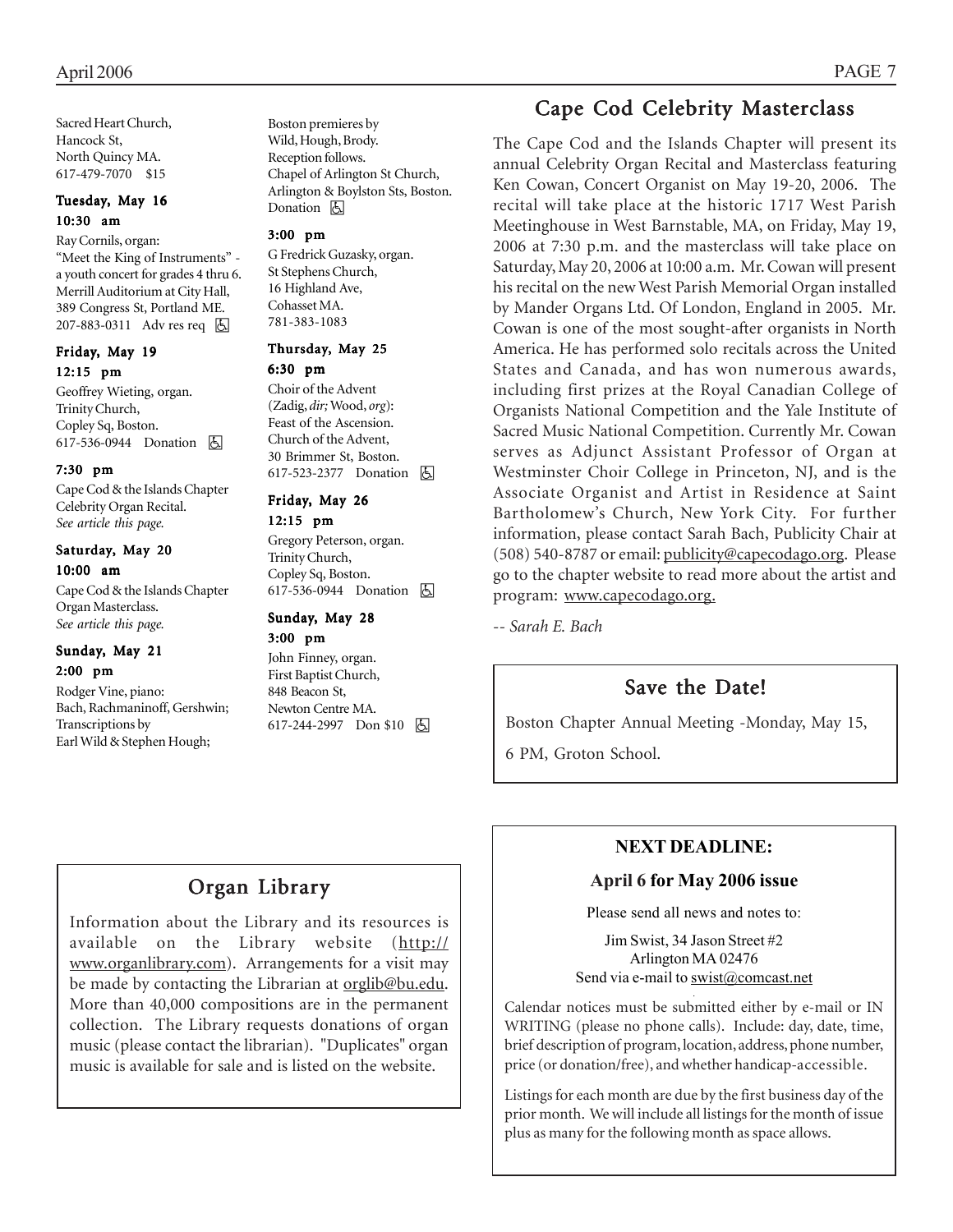## AGO Boston Chapter Substitute List

| Name                                                                                               | Phone                                                                                    | From          | Denoms.        | Relevant info                                             | Available        |
|----------------------------------------------------------------------------------------------------|------------------------------------------------------------------------------------------|---------------|----------------|-----------------------------------------------------------|------------------|
|                                                                                                    |                                                                                          |               | comfortable w/ |                                                           | Sundays?         |
| ARMSTRONG, SUSAN                                                                                   | 603.428.3074                                                                             | <b>NH</b>     | <b>ALL</b>     | etitcomb@conknet.com; N Shore; AAGO                       | Yes              |
| BLAKE, JR., ROBERT                                                                                 | 617.271.7380                                                                             | Newton        | $\mbox{ALL}$   | B.M; M.M, SPC                                             | Yes              |
| DUGAS, NEIL                                                                                        | 617.661.2061                                                                             | Cambridge ALL |                | CAGO; B.M., B.U.                                          | Yes              |
| FANTASIA, PHILIP                                                                                   | 508.359.4634                                                                             | Medfield      | $\mbox{ALL}$   | SPC; NEC (Certificate);                                   |                  |
|                                                                                                    |                                                                                          |               |                | BA (Music), Columbia Univ.                                | Yes              |
| <b>GABLER, ROSE MARY</b>                                                                           | 781.862.6322                                                                             | Lexington     | RC             | <b>SPC</b>                                                | Yes              |
| GODA, GLENN                                                                                        | (h) 617.442.7079; (w) 617.445.2600                                                       |               |                |                                                           |                  |
|                                                                                                    |                                                                                          | Roxbury       |                | AAGO; M.M., B.U.; avail. Weekdays/Suns, 10.30-12.00;      |                  |
|                                                                                                    |                                                                                          |               |                | Mus.Dir., Mission Church, Boston                          | Yes              |
| GRAY, ELISABETH (Buffy)                                                                            | 617.696.9575                                                                             | Milton        | E              | $SPC$ ; B.M.; buffygray@msn.com;                          | Yes              |
| HUMPHREVILLE, ROBERT                                                                               | 617.864.0800                                                                             | Cambridge     | ALL            | CAGO; r.hump@verizon.net                                  | Yes              |
| <b>JEROLD, BEVERLY</b>                                                                             | 617.739.1751                                                                             | Boston        | ALL            | bvjerold@aol.com; M.Mus., AAGO                            | N <sub>0</sub>   |
| JOHNSON, ROBERT                                                                                    | 508.226.8991                                                                             |               | ALL            | Boston & SE Mass.; CAGO, MSacr.Mus,                       |                  |
|                                                                                                    |                                                                                          |               |                | Union Theological Seminary,                               |                  |
|                                                                                                    |                                                                                          |               |                | maxinejohnson@comcast.net                                 | Yes              |
| KWOK, ESTHER                                                                                       | 781.986.0263                                                                             |               | ALL            | Saturdays, weekdays, funerals, weddings<br>ewkwok@aol.com | No               |
| LAMOUREUX, DANIEL                                                                                  | 617.232.1345                                                                             | Brookline     | <b>ALL</b>     | M.Mus.; AAGO; dlamour@comcast.net                         | Before 10 a.m.   |
| LOVELL, RUSS                                                                                       | 978.433.2621                                                                             | Pepperell     | ALL            | russ1948@juno.com                                         | Yes              |
| MacDONALD, MARY                                                                                    | 315.383.4717                                                                             |               | RC, E          | M.A., Bost.Coll.; mary@marymusic.com                      | Yes              |
| NOBLE, ROBERT                                                                                      | 781.648.5618                                                                             | Arlington     | ALL            | <b>SPC</b>                                                | Yes              |
| OLBASH, MICHAEL J.                                                                                 | Boston/R.I.<br><b>ALL</b><br>SPC (AGO/NPM); cantor/soloist; B.A. (Mus.),<br>617.275.8129 |               |                |                                                           |                  |
|                                                                                                    |                                                                                          |               |                | Harvard; M.A. (Mus.), St Joseph's (IN)                    | After 11.00 a.m. |
| PATCHEL, STEVEN                                                                                    | 617.697.5123                                                                             | <b>Boston</b> | ALL            | SPC; M.M., NEC; B.M., Oberlin                             | No               |
| REGESTEIN, LOIS                                                                                    | 617.739.1340                                                                             |               | <b>ALL</b>     | AAGO; M.M.; lois.r@att.net; 50-mi. radius of Bost.;       |                  |
|                                                                                                    |                                                                                          |               |                | wkdays after Sept.                                        |                  |
| RUPERT, MARY JANE                                                                                  | 617.864.2271                                                                             | Cambridge     | ALL            | <b>SPC</b>                                                | Yes              |
| SANTINI, BRANDON                                                                                   | 781.331.0930                                                                             | Weymouth      | <b>ALL</b>     | SPC; avail. '06: 03/25-04/02,                             | Yes              |
|                                                                                                    |                                                                                          |               | (Pref. RC)     | 05/17-08/31                                               |                  |
| <b>SHENTON, ANDREW</b>                                                                             | 617.327.4604                                                                             | <b>Boston</b> | ALL            | FRCO (ChM), PhD; shenton@bu.edu                           | N <sub>0</sub>   |
| SMITH, MICHAEL WAYNE                                                                               | $(m)$ 203.645.9227 Groton                                                                |               | $\mbox{ALL}$   | M.M., organ ('03); M.M., conducting ('05),                | Yes              |
|                                                                                                    | $(w)$ 978.448.7365                                                                       |               |                | Yale; mwsmith@groton.org                                  |                  |
| STAPLETON, PETER                                                                                   | 617.451.1219                                                                             | <b>Boston</b> | P, E, CS       | SPC; AB, MTS                                              | Yes              |
| (h) 978.475.2599; (Phillips Academy, Andover) 978.749.4264/Fax:978.749.4265<br>WARNER, SALLY SLADE |                                                                                          |               |                |                                                           |                  |
|                                                                                                    |                                                                                          |               | ALL            | AAGO; sswarner@andover.edu; \$150 min.;                   |                  |
|                                                                                                    |                                                                                          |               |                | avail.3dSun.o/mo.                                         | negotiable       |
|                                                                                                    |                                                                                          |               |                |                                                           |                  |

#### **Broadcast Schedule Spring 2006 WCRB (102.5 fm) Sundays 7:00am –7:25am**  CELEBRATING 47 YEARS OF BROADCASTING ON WCRB

Martin Steinmetz, Executive Producer and Technical Director

| <b>Broadcast</b> | Performer             | Location                | <b>Music</b>                              |
|------------------|-----------------------|-------------------------|-------------------------------------------|
| Date             |                       |                         |                                           |
| April 2          | Peter Sykes           | Immaculate              | Scherzo, Gigout; Sonata No. 1,            |
|                  |                       | Conception, Boston      | Mendelssohn                               |
| April 9          | Scott Lamlein         | St. Stephen's, Cohasset | Outer Hebrides, Halley; Meditation,       |
|                  |                       |                         | Durufle; Organ Mass selections, Kodaly    |
| April 16         | Easter Music (various | Various locations       | Resurrection, Dupre; Mors et Resurrectio, |
|                  | performers)           |                         | Langlais; Toccata, Widor                  |
| April 23         | Peter Sykes           | Immaculate              | Pastorale, Franck; Intro. & Passacaglia,  |
|                  |                       | Conception, Boston      | Reger;                                    |
| April 30         | Lee Ridgway           | First Parish, Lexington | Fantasie in A, Franck; Preludium in C,    |
|                  |                       |                         | Buxtehude                                 |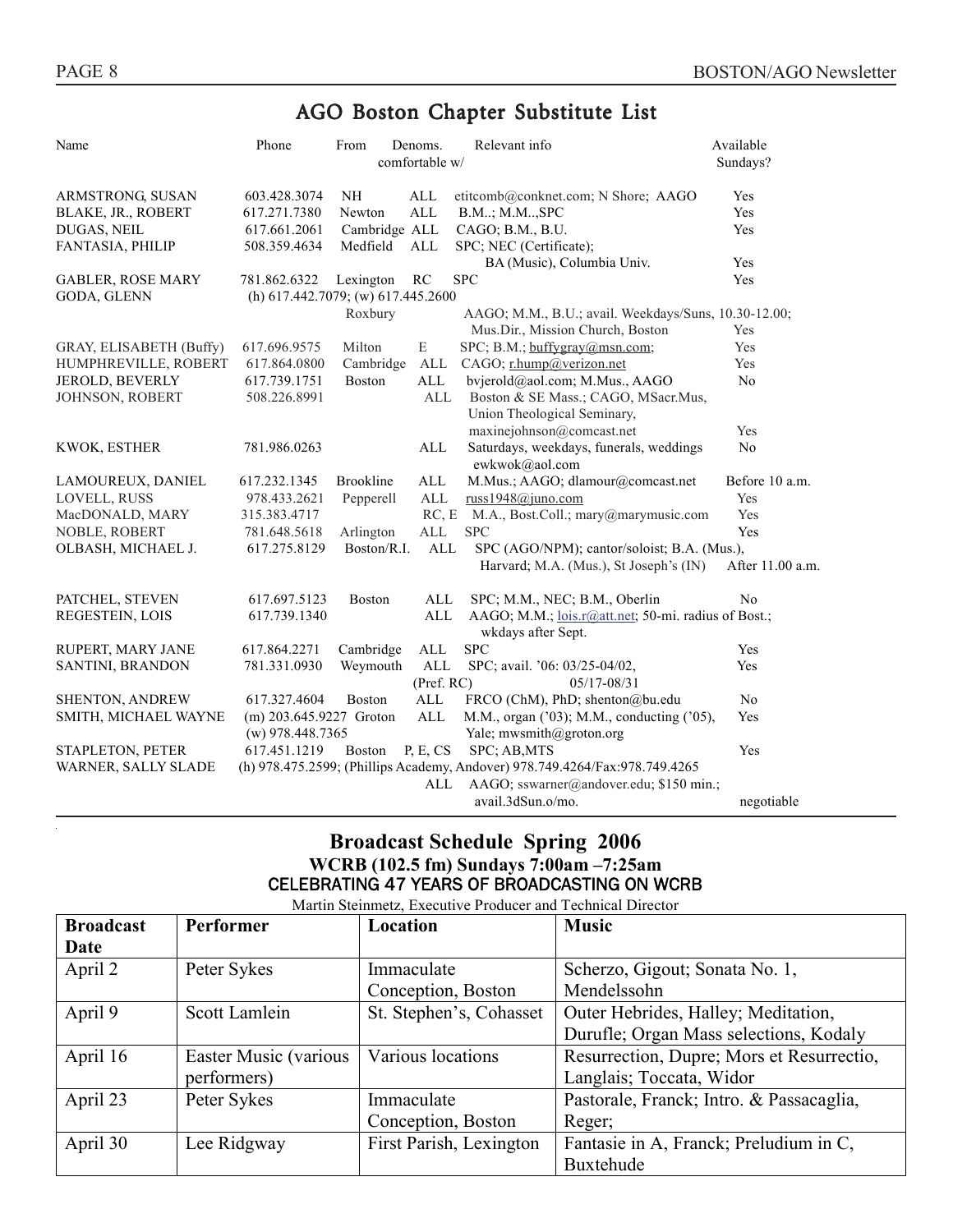## **Placement April, 2006**

 The date in brackets following a church's name shows when the church first requested a listing. **\***Indicates church is considering work The date in on or replacement of their organ**; #** indicates an interim position. Salary and Rating are based on income paid by the church. Additional comp is estimated on additional services such as funerals and weddings.

#### **ORGANIST/CHOIR DIRECTOR**

| Denomination Rating Location |              |                 | Name of Church                          | Salary Est. Additional Comp<br>Organ |               |              |
|------------------------------|--------------|-----------------|-----------------------------------------|--------------------------------------|---------------|--------------|
| Congregational               | $\mathbf{A}$ | Andover, MA     | South Church in Andover (UCC) NEW       | Bozeman                              | 28.500-52.000 | 10fun10wed   |
|                              | <sub>B</sub> | Waltham, MA     | First Congregational Church [2/06]      | Rodgers                              | 15,000-16,000 | 4 fun, 4 wed |
| Roman Catholic               |              | Charlestown, MA | St. Mary's Parish [11/05]               | Woodberry/Harris                     | 20,000        | 10.000       |
|                              |              | Marlborough, MA | Immaculate Conception Parish [11/05]    | Rodgers                              | 20,000        | 13.125       |
| Unitarian/Univ.              |              | Norwell, MA     | First Parish Unitarian Universalist NEW | Hook                                 | 17.900        | 675          |

#### **ORGANIST ONLY**

| Christian Scientist | Framingham      | First Church of Christ, Scientist NEW | Allen        | 5.300         | <b>NA</b> |
|---------------------|-----------------|---------------------------------------|--------------|---------------|-----------|
| Congregational      | Sharon          | Furst Congregational Church NEW       | Robert Roach | 10.200        | 3000      |
| Congregational      | Hingham         | Hingham Congregational Church [3/06]  | Lahaise -    | 11,000-14,000 | 3000      |
|                     |                 |                                       | Rodgers      |               |           |
| Roman Catholic      | Lexington       | Sacred Heart Parish [3/06]            | Rodgers      | 10.000-15.000 | 1875      |
|                     | <b>Brockton</b> | St. Edith Stein Parish [11/05]        | Moeller      | 17.000-20.000 | NA        |

#### **DIRECTOR ONLY - none**

Please note: This list is as accurate as possible as of March 6, 2006; notices for job openings received after this date will be included in the next newsletter. It is possible that some churches on this list have filled their positions but have not notified placement.

A = excellent salary for job expectations; B = good salary; C = average salary; D = low salary; E = very low salary; NR = not rated.

**POSITIONS FILLED** – St. Andrews, Ayer; Quincy Convenant Church, Quincy, MA

**POSITIONS REMOVED** – Calvary Baptist, Providence, RI; Atkinson Congregational Church, Atkinson, NH; Belmont United Methodist; First Congregational Parish Church, Kingston, MA; First Baptist, Stoneham; Community Covenant, West Peabody,

#### **PROFESSIONAL CONCERNS PUBLICATION**

*The Work and Compensation of the Church Musician* (the Boston Chapter's 16-page "*Green Book*"), 2005 edition, is available for \$5.00 per copy, postage-paid. Please make your check payable to Boston Chapter, AGO, and send to Rose Mary Gabler, 16 Summer Street, Lexington, MA 02420.

**LISTING YOUR CHURCH ON THIS PAGE** Contact Rose Mary Gabler at rmgabler@aol.com or 781-862-6322.

## Calendar Entry Completeness

The editor has been receiving an increasing number of calendar entries missing information like times, phone numbers, cost, addresses, etc. While I print as much as is given me and don't reject the entries out of hand, you may be making it difficult for your audience to attend your event! Please pay attention to the requirements set forth in the box on page 7. Thanks!